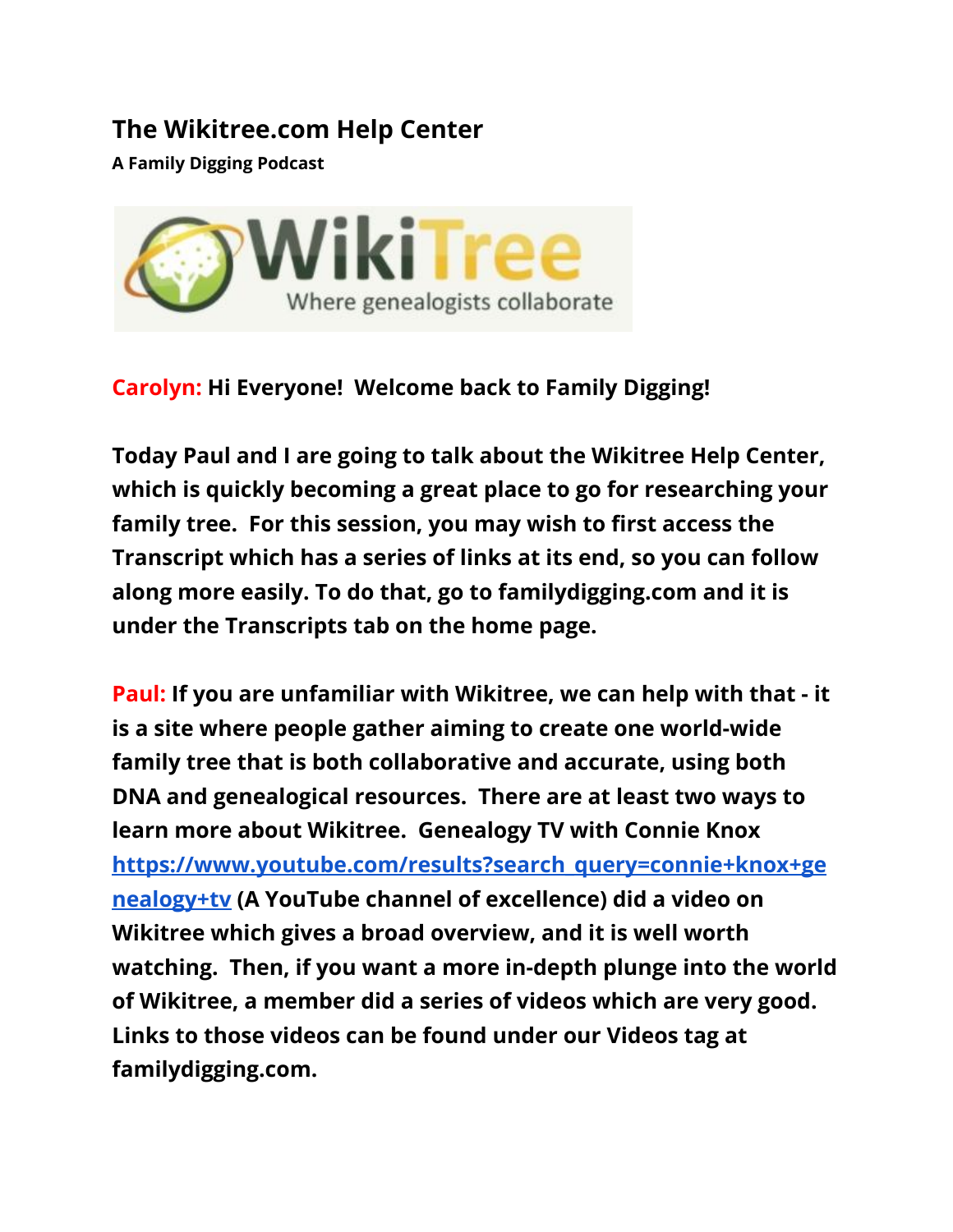**Carolyn: Today, however, we want to concentrate on their Help Center, which is a robust hub for doing genealogical research, among other things. There are two main thrusts - the first on working in Wikitree, which leads to many helps and tutorials. The other is on doing the actual research for the tree. Their emphasis is on free resources. (A little aside here. Ancestry.com is a fee-based site, but you can access the Library Edition at no cost through your local library (or as a veterans' benefit). During the pandemic Ancestry has allowed for its site to be accessed from home by using your local library membership card. Call your local library to see the current status of that program. At present (September, 2021) the program is expected to last at least through the end of 2021. The library can give you instructions on how to hook up. So between Ancestry and FamilySearch.org, you have two gigantic records repositories to use at no cost; combine that with Wikitree's (also free) Help Center, and you will have some good ways to research and prove the information for each of your family members.)**

**Paul: Wikitree is different from most other online tree sites. First, you need to cite your sources. In other words, you need to state where you came by the information you are providing on your tree. They want to encourage everyone to provide sources that others can understand and prove for themselves. In that regard,**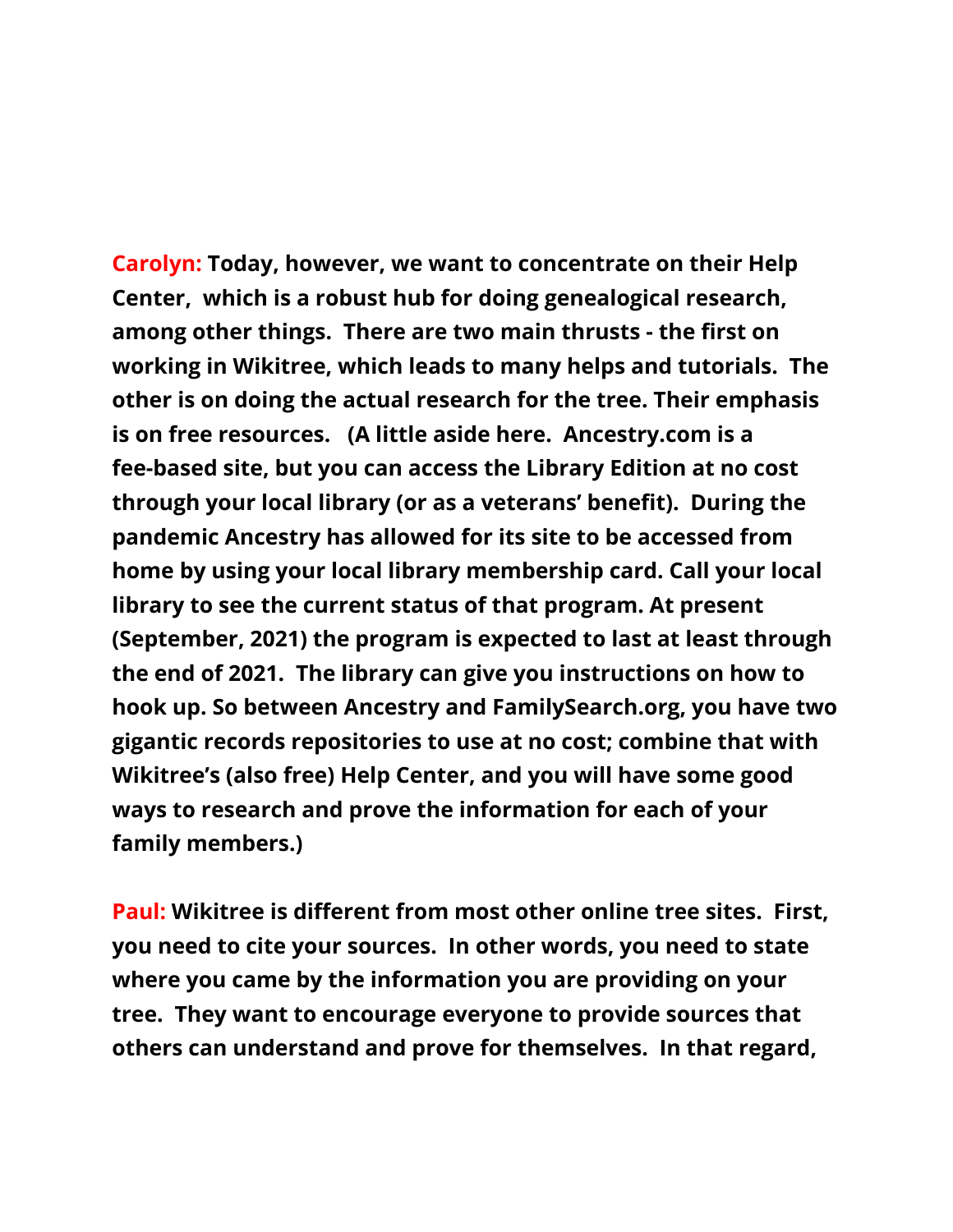**they have no real restrictions on how you do this, but there are certainly better ways than others.**

**For instance, just saying "GEDCOM" or "FindAGrave" or "InternetArchive" is not really sufficient for someone else to be able to check out the validity of what you stated. You should be specific, such as "Findagrave.com, Memorial number 122456560 for John Doe, Jr, accessed Sep 19, 2021".**

**Carolyn: And trust us on this, using "Personal Knowledge" as a source when you aren't living with the person being researched, is not any kind of source. If you were not alive until hundreds of years after the event being researched, then it cannot be personal knowledge. The good news is the Help Center has several ways to help you with your citations, which we will review in a few minutes.**

**Paul: Wikitree's restrictions start coming into play if you are researching earlier than 1700 AD. At that point you need to be using reliable resources for your tree, not other people's trees or findagrave or an unsourced GEDCOM. Those places can give you hints, but you need to research things for yourself and determine what is reliable, and there is a community at Wikitree to help you do just that. When you get back to 1500 AD, even more restrictions apply, and again, they have resources that are considered reliable that can be used. The Help Center has loads of resources that they consider to be reliable, AND further, they have a list of unreliable**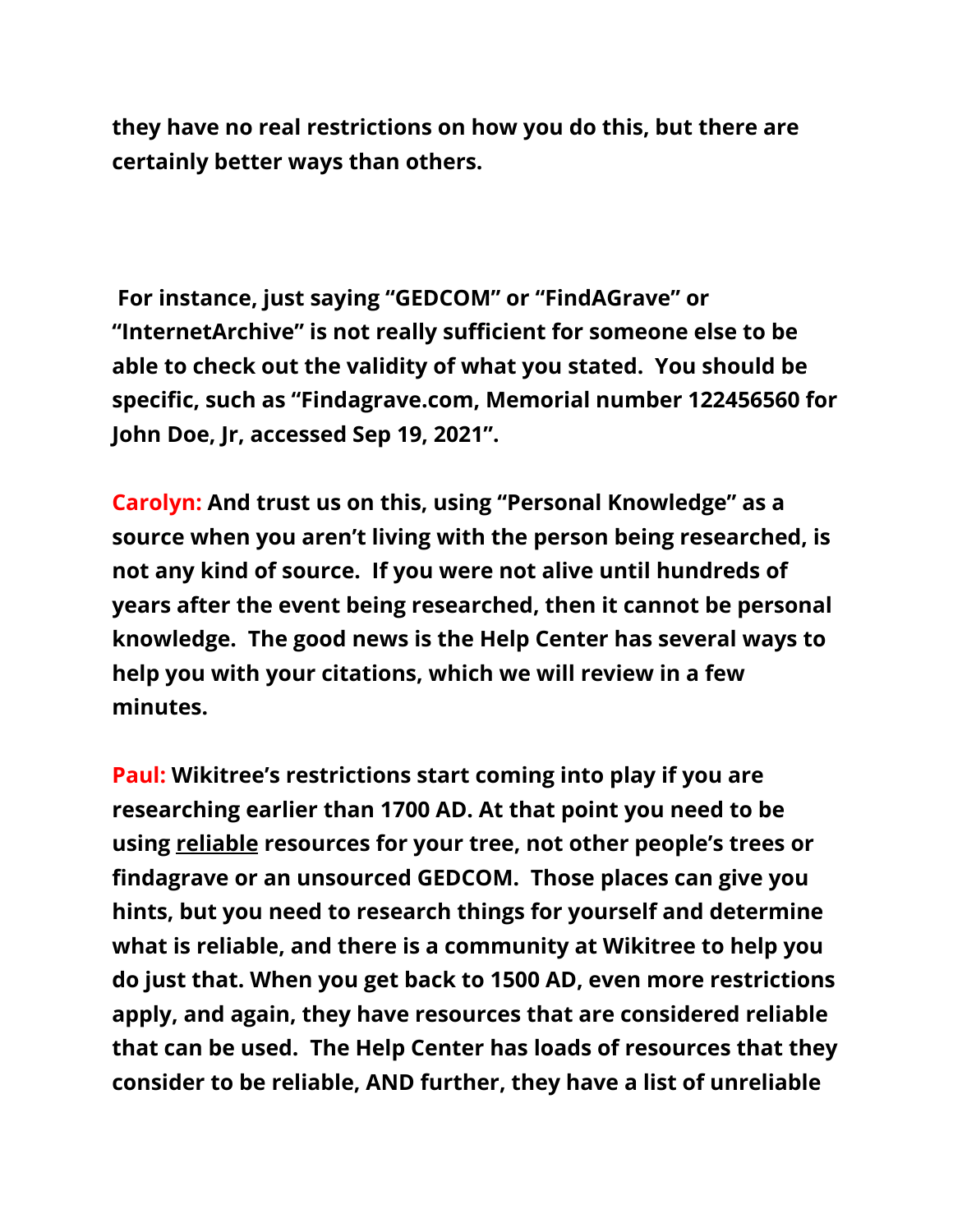**or fraudulent resources with which everyone should become familiar.**

**Carolyn: I sure wish that I had been shown a list of unreliable sources when I started out searching for my ancestors. It would have saved me a ton of time. Because I was too new to understand how to do genealogical research and who Gustave Anjou was, I relied upon his work and then had to redo eight entire lines of my ancestors to undo the damage. Ask me how pleased I was to have to do that!) Today's researchers are getting a really good (and free) gift in the research area with Wikitree's Help Center.**

**Medieval Resources are very hard to come by, and often the researcher will need specialized tools to help use them, such as a working knowledge of Latin and other foreign languages so that you can read the documents you find. There are translation helps and tools, glossaries and more to assist you in the goal of creating an accurate tree that can stand up to criticism. This area of Wikitree is growing fast, and they need volunteers to help create and improve it, so if you have resources you think would be useful additions, by all means, be in touch with the Help Center. If you have a question about your research, go to the G2G Forum and ask away.**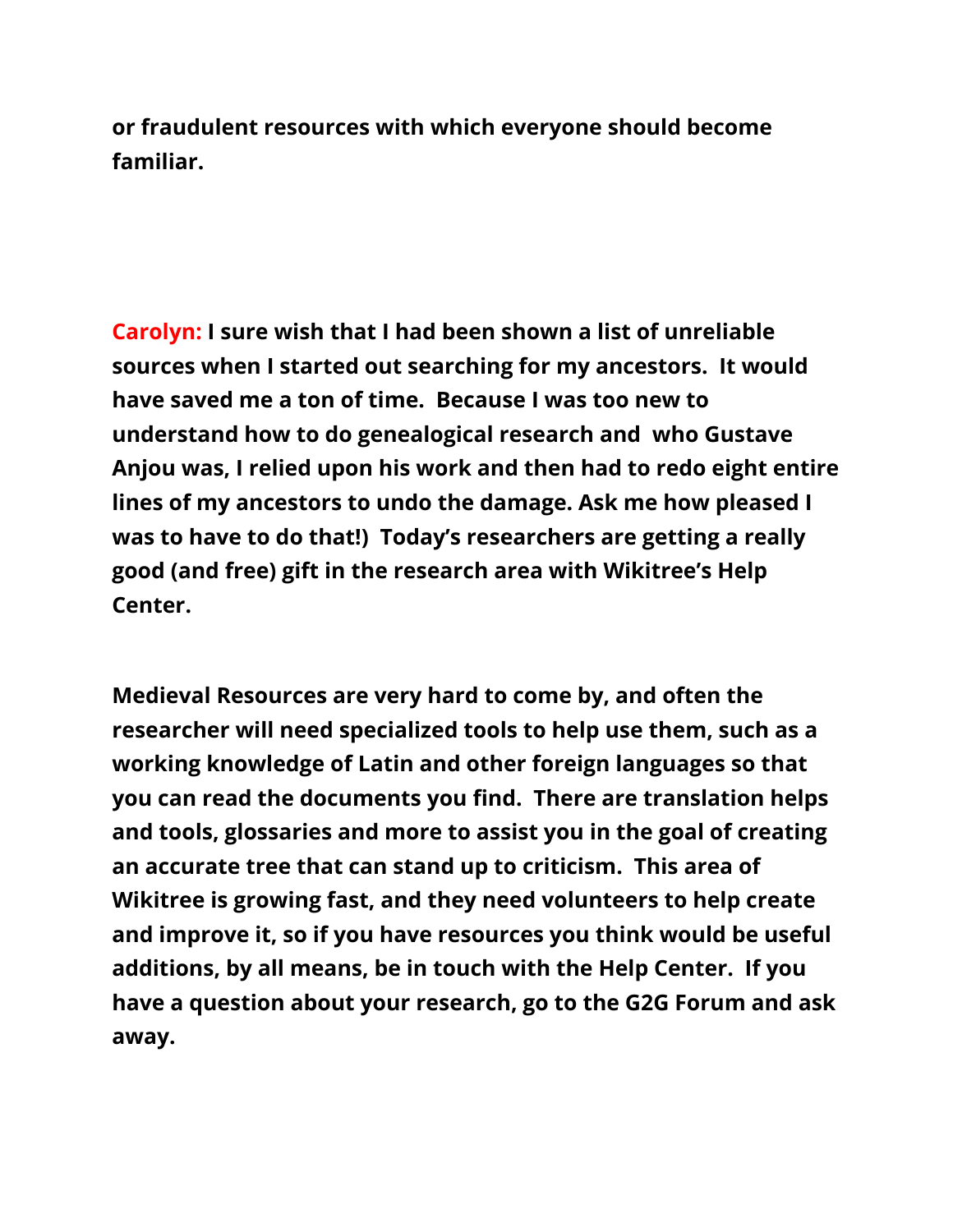**Paul: Wikitree is a collaborative effort, and part of the way they work is to create "Projects" so volunteers can put their heads together to create knowledge bases for everyone's use. Wikitree has some great projects going on, especially useful for researching older generations, where vital records are scarce or non-existent, and resources for those projects are easy to find in the Help Center. Again, Wikitree is entirely a volunteer operation (which is how it can be free). They need volunteers in order to keep the growth going. There is plenty of training available for that as well. We are going to look at a couple of the projects in just a moment, so you can see what we mean when we say, "This is good stuff!"**

**Carolyn: Let's go to the Help Center now.**

**First, if you sign the Honor Code and become a member of Wikitree, you will have access to many more areas than if you choose not to...just saying. Furthermore, if you do, you eliminate advertisements. For today, we are not signing in so that everyone on the podcast can participate. So let's first get into Wikitree's Help Center:**

**[https://www.wikitree.com/wiki/Category:WikiTree\\_Help](https://www.wikitree.com/wiki/Category:WikiTree_Help)**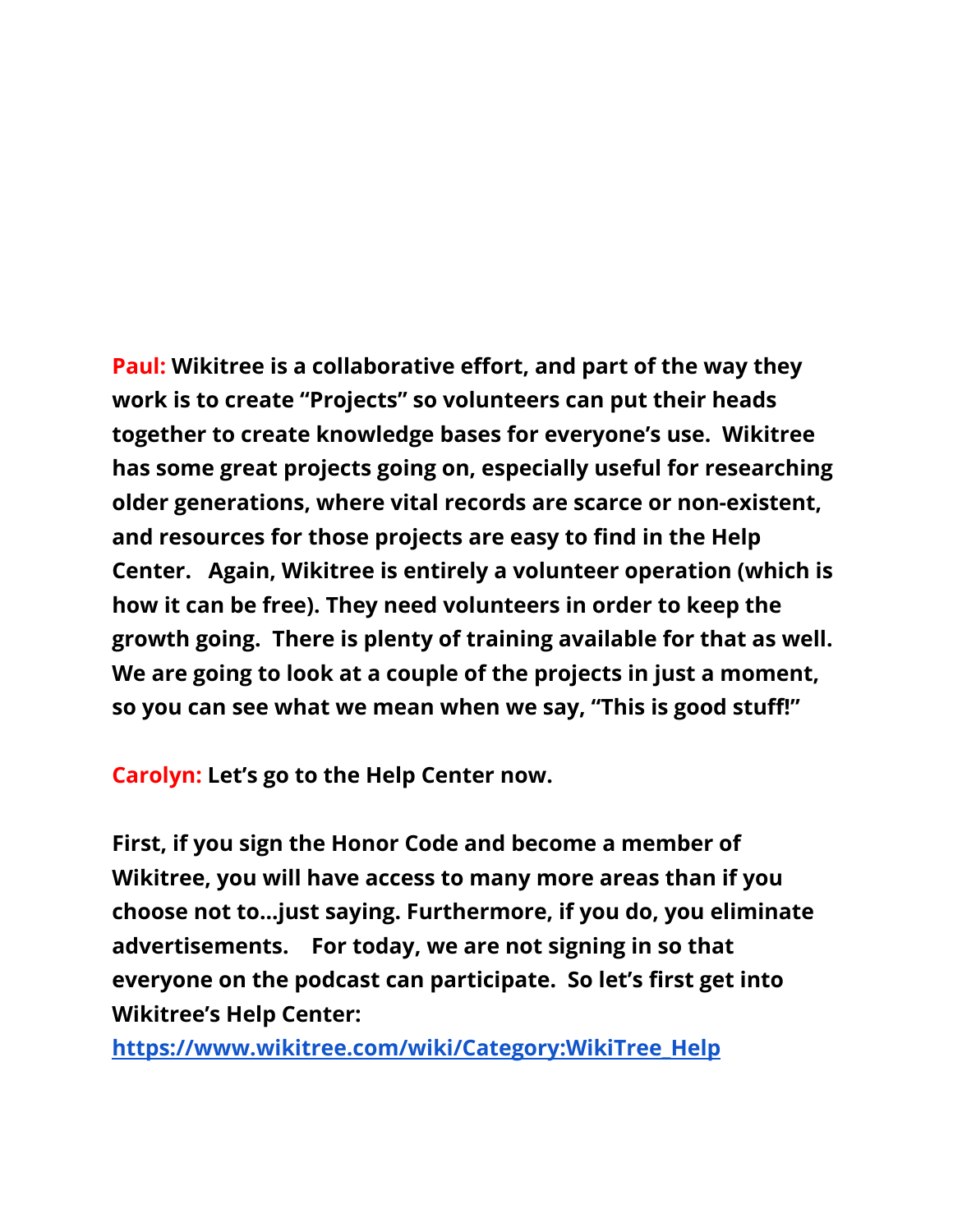**You will see three links in the first paragraph: Welcome to Wikitree, How to Use Wikitree, and New Members Tutorials. We recommend that you explore these areas in order to learn about the process, the standards, and the features of working in Wikitree. Just click on the underlined title of your choice.**

**Below that, you will find 26 Sub-categories. We aren't going to spend much time on the How-To-Wikitree types of pages, nor on their DNA project; today we are going to concentrate on help with your genealogy.**

**Paul: First stop is Projects: [https://www.wikitree.com/wiki/Help:Projects](https://www.wikitree.com/wiki/Projects)**

**A project is a group of members organized around a topic, a location, or a volunteer activity. To see the complete list of active projects, go to Category:Projects, underlined in the second paragraph.**

**Of the functional projects, where most of the how-tos are located, we want to show you the Language page, so click on that, then under Language Glossaries, click on the current list found by clicking on "found here". Each page shows the language translated**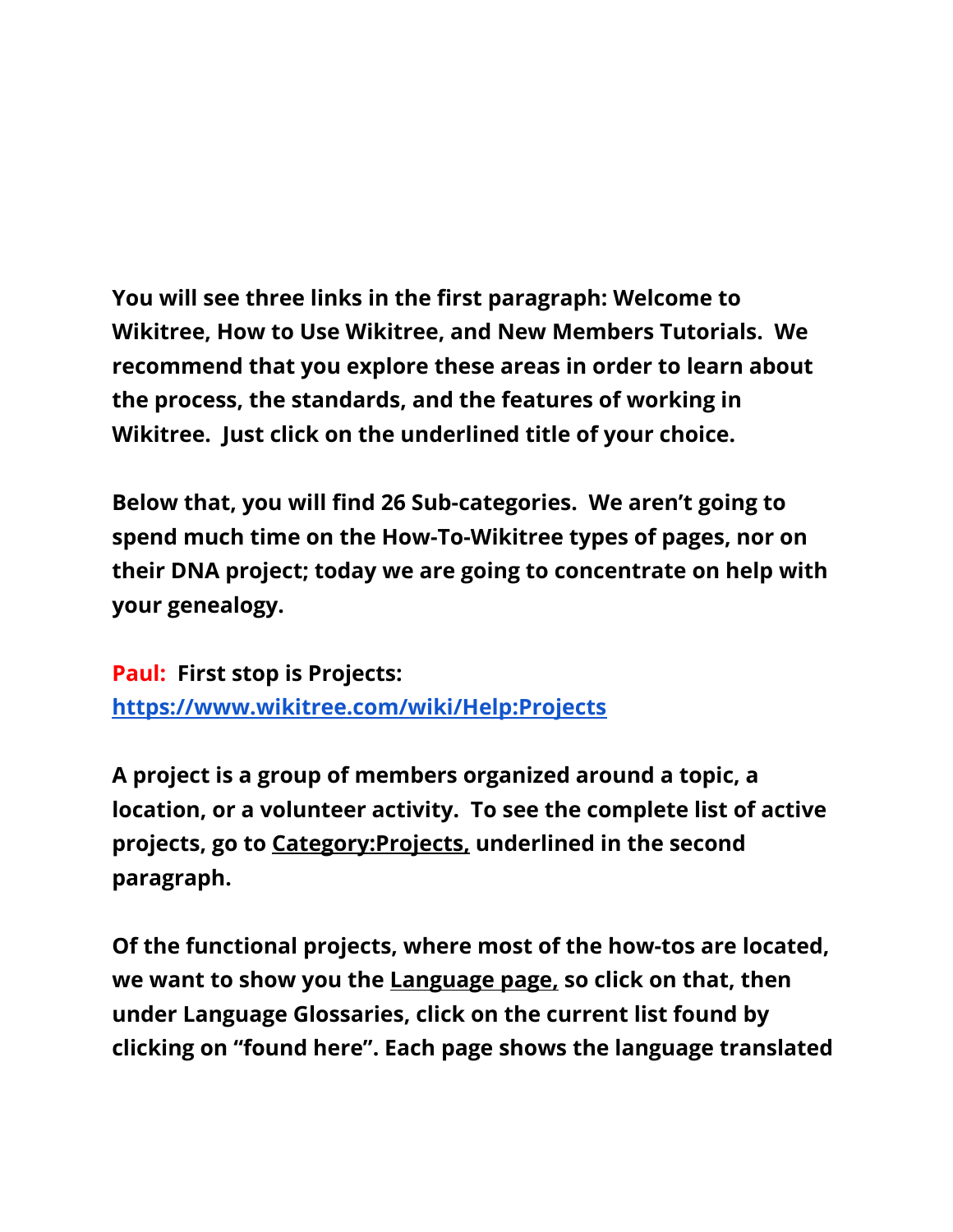**from the country of origin into English. Can be very helpful when trying to read records of your ancestors, especially in Europe. Also click on How to Use Translation Tools for a great Latin to English dictionary of words and phrases. Finally, under the Category:Language Resources, locate Genealogy Glossary. Click on that to find a Basic Genealogy Glossary in ten languages. (Yipee!)**

**The Language Portals area, for the most part, is written only in the language of the place in that portal's title. There are over fifty languages that are used to write Wikitree profiles. If you have language skills in an area that does not already have a glossary, this might be a great volunteer project for you to join.**

**Carolyn: Back out to Category:Projects again, and choose Geographical Projects. This is where the fun really begins. There are 45 European projects. Each one is unique because each team of contributors is unique. Some are just starting, others are quite well developed. Just for kicks, click onto the Germany Project. The first thing that caught my eye is a list of the members of this team and their interests. Dieter Lewerenz's page is pretty awesome. Just glance through it when you have a chance; there is a wealth of information. And talk about cousin bait! The Project Team pages are also of interest; I really found the Germany Regions Team page very useful as well.**

**But the best part is the Resources area of each project country. Go to that page in Project:Germany to see a large number of things to keep you learning for several days or weeks. We are most excited that in the German Roots space, there is a list of Reliable**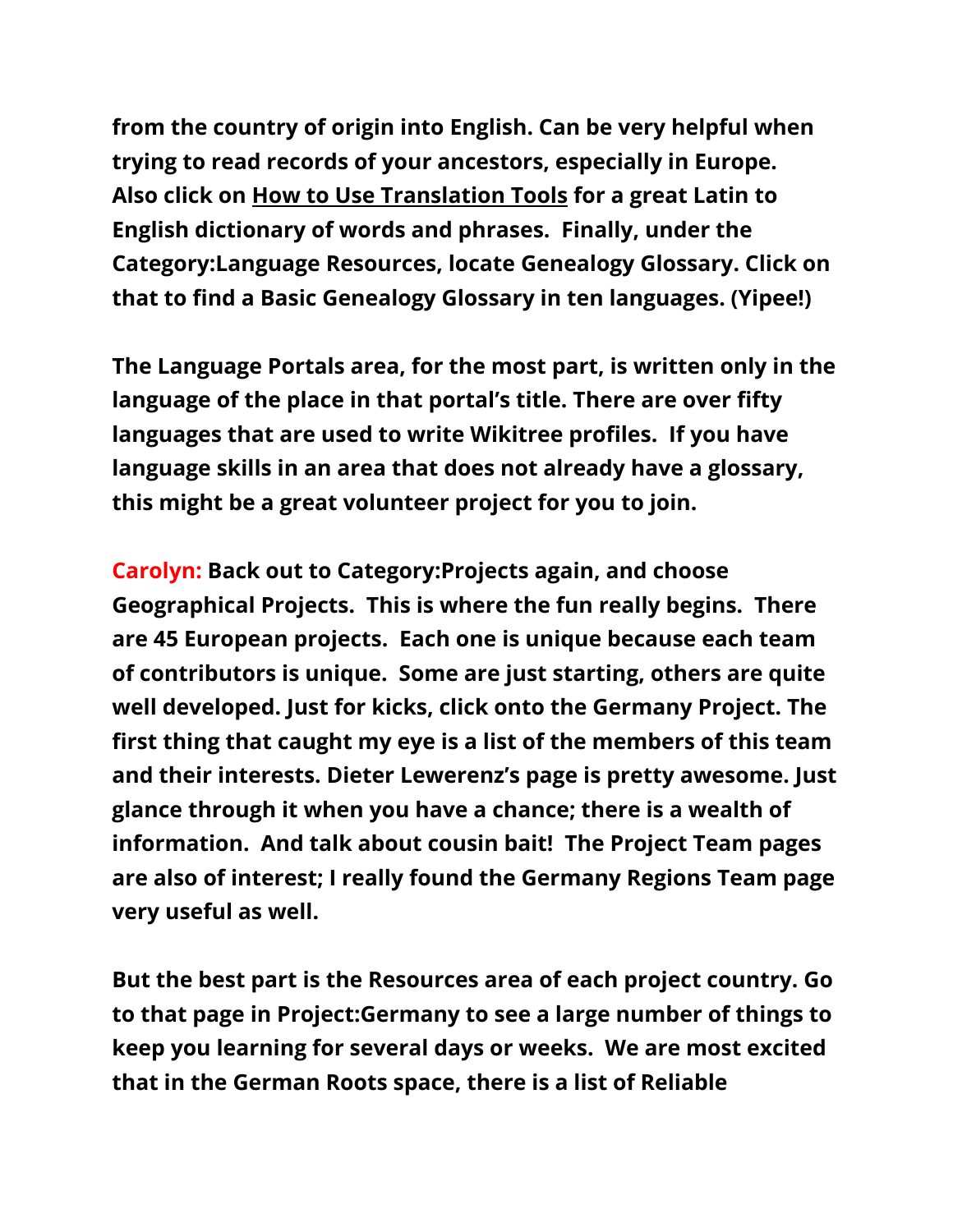**Resources AND Unreliable Resources AND Category:Frauds and Fabrications.**

**Carolyn: So many people have not a clue as to whether a particular source is accurate. Well, there may be some errors here and there, or new information available after a book was published. But being a reliable source means that for the most part, this source came with solid information. You still need to double check all your secondary sources, but if the book or article is on the list of Reliable Sources, you are in pretty good stead. Likewise, be sure to become familiar with what are Unreliable or Fraudulent sources and don't use them.**

**Paul: The last area in the Projects Category that we want to look at is Topical Projects, so please choose that one to find 21 Subcategories. We don't have time to pour through these, but we do want to point out the Pre-1700 Projects, which has first - Reliable Sources for Pre-1700 Profiles. Under this area there is also a similar area for pre-1500 sources. This should help many cut out much of the "crappola".**

**Carolyn: The last stop of the day is Genealogy Helps: [https://www.wikitree.com/wiki/Category:Genealogy\\_Helps](https://www.wikitree.com/wiki/Category:Genealogy_Helps)**